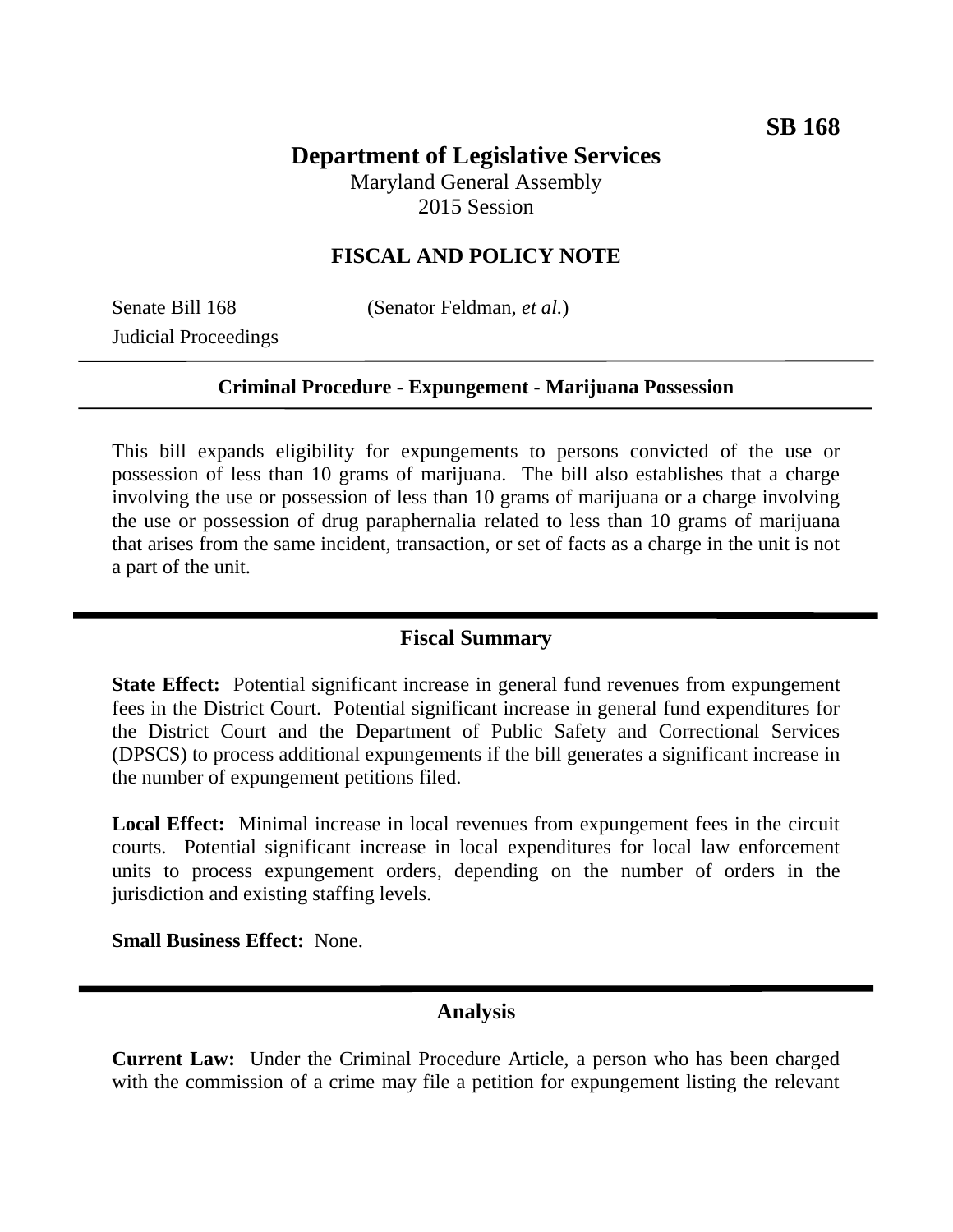facts of a police record, court record, or other record maintained by the State or a political subdivision of the State, under various circumstances listed in the statute. These grounds include acquittal, dismissal of charges, entry of probation before judgment, entry of *nolle prosequi*, stet of charge, and gubernatorial pardon. Individuals convicted or found not criminally responsible of specified public nuisance crimes are also eligible for expungement of the associated criminal records under certain circumstances.

If two or more charges, other than one for a minor traffic violation, arise from the same incident, transaction, or set of facts, they are considered to be a unit. If a person is not entitled to expungement of one charge or conviction in a unit, the person is not entitled to expungement of any other charge in the unit.

Expungement of a court record means removal from public inspection:

- by obliteration;
- by removal to a separate secure area to which persons who do not have a legitimate reason for access are denied access; and
- if access to a court record or police record can be obtained only by reference to another such record, by the expungement of that record, or the part of it that provides access.

Prior to 2012, except in cases of medical necessity, possession of marijuana was generally a misdemeanor, punishable by imprisonment for up to one year and/or a fine of up to \$1,000. However, Chapters 193 and 194 of 2012 (effective October 1, 2012) established a reduced penalty of imprisonment for up to 90 days and/or a maximum fine of \$500 for possession of less than 10 grams of marijuana.

Chapter 158 of 2014 (effective October 1, 2014) reclassifies the use or possession of less than 10 grams of marijuana from a criminal offense to a civil offense (decriminalization), subject to a fine of up to \$100 for a first offense, \$250 for a second offense, and \$500 for a third or subsequent offense. On a third or subsequent offense, a court must order the offender to attend a drug education program approved by the Department of Health and Mental Hygiene, refer the person to an assessment for substance abuse disorder, and refer the person to substance abuse treatment, if necessary. A police officer must issue a citation if the officer has probable cause to believe that the offense has or is being committed. A citation for a violation for possession of less than 10 grams of marijuana, and the related public court record, are not subject to public inspection and may not be included on the public website maintained by the Maryland Judiciary.

While Chapter 158 decriminalized the use or possession of marijuana, it did not affect the use or possession of drug paraphernalia related to that offense.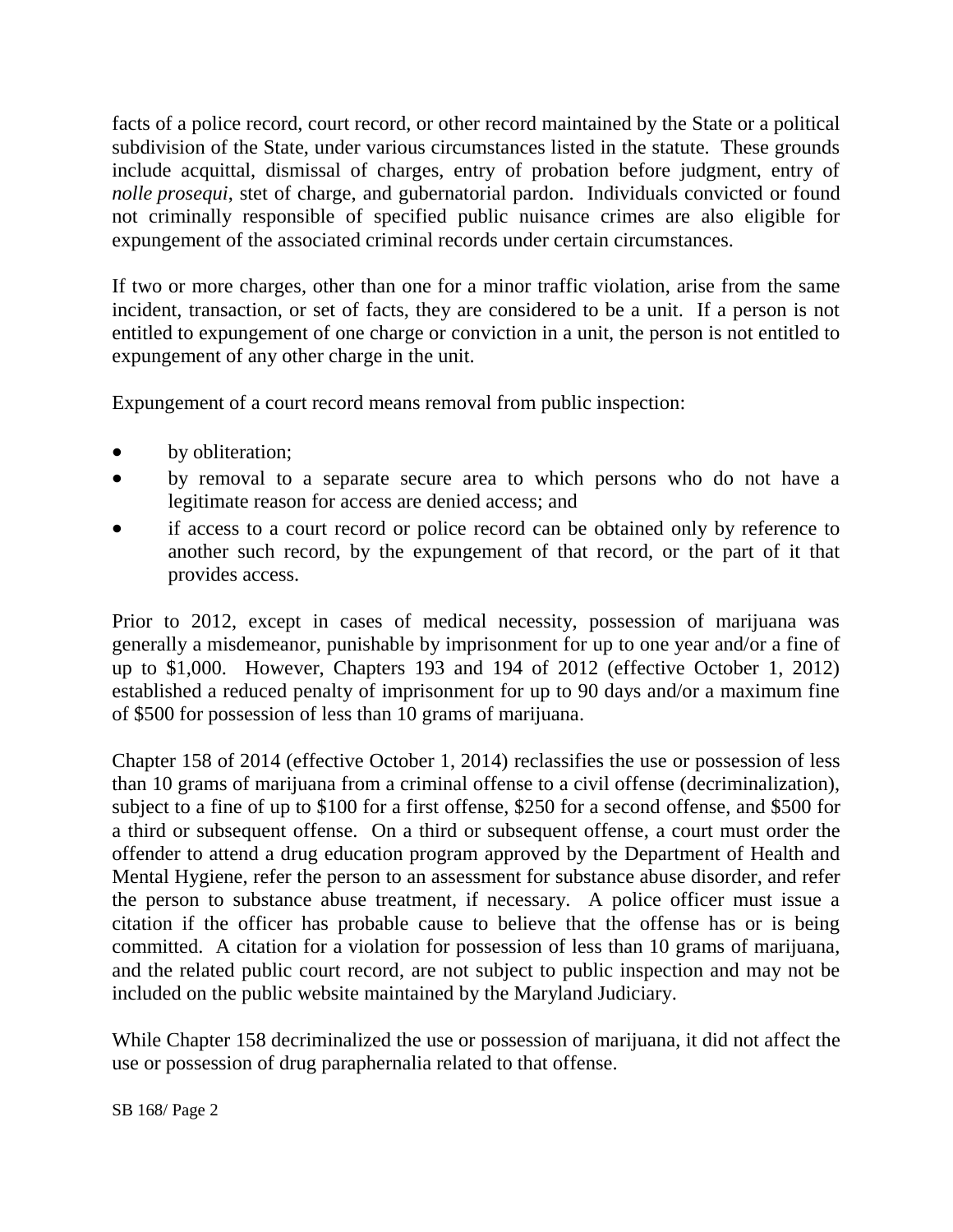**Background:** The Judiciary advises that during fiscal 2014, there were 35,737 petitions for expungement filed in the District Court and 1,646 in the circuit court, of which 987 were filed in Baltimore City, 379 in Prince George's County, and 207 in Montgomery County.

Between October 1, 2012 (the effective date of Chapters 193 and 194 of 2012) and September 30, 2014 (the day before Chapter 158 of 2014 took effect), there were 23,548 charges for possessing less than 10 grams of marijuana in the District Court. There were 3,979 *convictions* for this offense in the District Court during that same time period.

In general, the number of expungements received by the Maryland Criminal Justice Information System (CJIS) within DPSCS has steadily increased over the years. CJIS advises that this increase is due to legislation expanding eligibility for expungements (including expungements for individuals arrested and released without being charged) and an increase in the number of occupations and employers requiring background checks. The numbers shown below in **Exhibit 1** (which are the latest data provided by CJIS) do not include expungements for individuals released without being charged with a crime. Those expungements are handled through a fairly automated process and involve significantly less work than other types of expungements.

| <b>Exhibit 1</b><br><b>CJIS Expungements</b><br>2004-2014 |                                                                 |
|-----------------------------------------------------------|-----------------------------------------------------------------|
| <b>Calendar Year</b>                                      | <b>CJIS Expungements</b><br>(Excluding Released without Charge) |
| 2004                                                      | 15,769                                                          |
| 2005                                                      | 16,760                                                          |
| 2006                                                      | 20,612                                                          |
| 2007                                                      | 21,772                                                          |
| 2008                                                      | 24,200                                                          |
| 2009                                                      | 25,146                                                          |
| 2010                                                      | 27,199                                                          |
| 2011                                                      | 20,492                                                          |
| 2012                                                      | 30,654                                                          |
| 2013                                                      | 34,207                                                          |
| 2014                                                      | 33,801                                                          |

Source: Maryland Criminal Justice Information System – Department of Public Safety and Correctional **Services**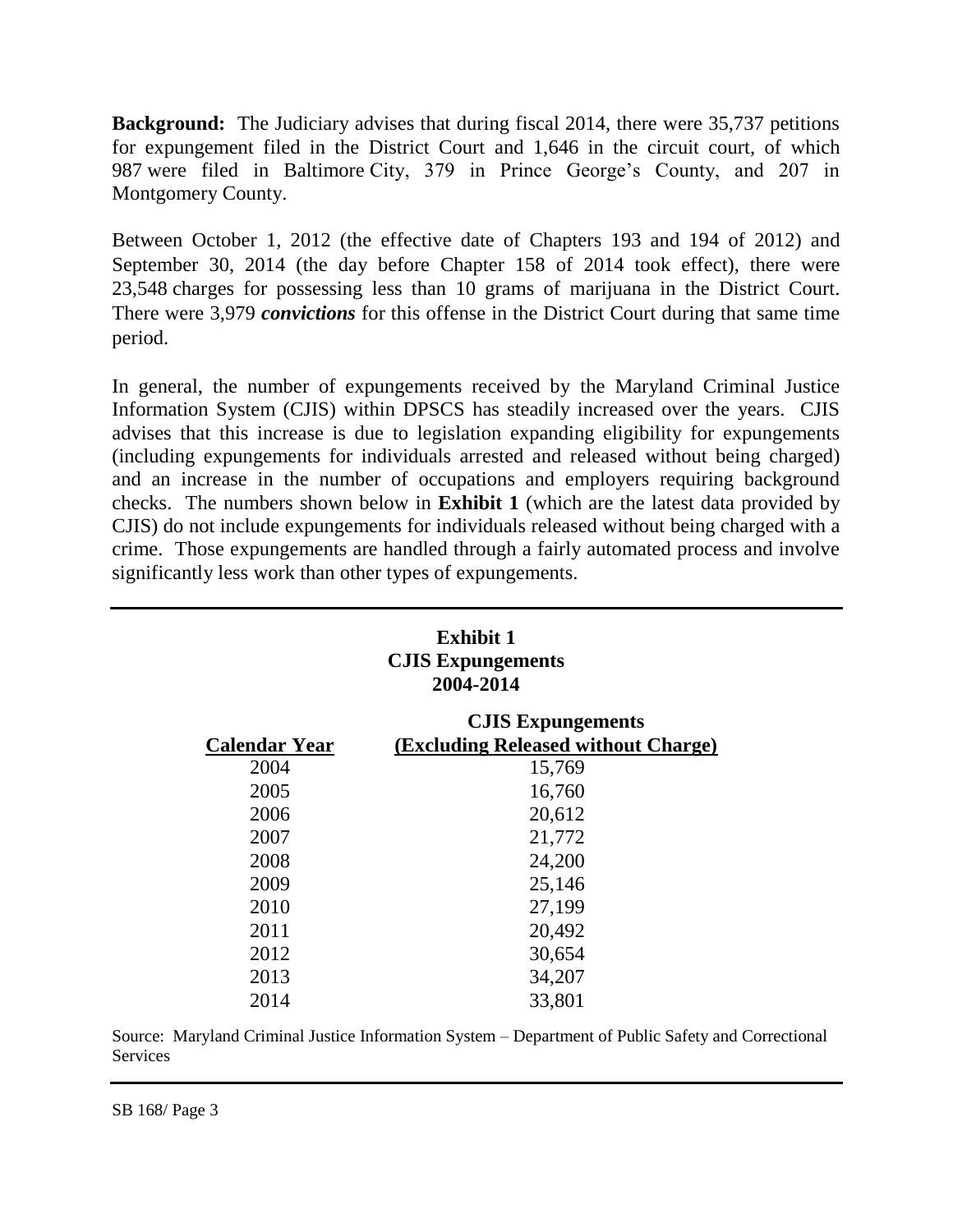**State Revenues:** General fund revenues increase, perhaps significantly, from fees for expungement petitions in the District Court. The District Court charges a \$30 fee for expungements unless all of the records to be expunged relate to a charge for which the petitioner has been acquitted. As a result, general fund revenues increase by \$30 for each petition filed.

**State Expenditures:** General fund expenditures increase, perhaps significantly, for the District Court and CJIS to process additional expungements. The extent of the increase depends on the number of petitions received and the interpretation of the bill's provisions.

As previously stated, there were 3,979 *convictions* for possessing less than 10 grams of marijuana in the District Court between October 1, 2012 and September 30, 2014, which is the time period during which this activity was a unique criminal offense. This number may represent the maximum number of petitions for expungement expected under the bill, since a portion of these individuals may be ineligible for expungements due to disqualifying factors under existing statute.

However, if the bill is interpreted as authorizing expungement of a conviction for use or possession of marijuana under the statute that existed before Chapters 193 and 194 of 2012 took effect when the facts of the case indicate that the petitioner was using or in possession of less than 10 grams of marijuana, then the universe of potential expungements under the bill is much larger.

Furthermore, if the bill's changes to the expungement statute's unit restrictions are interpreted as authorizing a person who would be eligible for expungement except for the fact that a charge involving the use or possession of less than 10 grams of marijuana or the use or possession of drug paraphernalia related to that marijuana charge are in the unit of charges, then the bill may result in additional petitions for expungement.

Assuming that the bill authorizes expungement under all of these scenarios, general fund expenditures may increase significantly for the District Court and CJIS to process additional expungements.

SB 168/ Page 4 The expungement process is extensive and labor intensive. Court clerks who receive expungement petitions must review the petitions to ensure that they are complete and accurate (which can be problematic, since most petitions are filed *pro se*), review court records for relevant information, and make sure that all law enforcement and other related agencies relevant to the petition are contacted. Following the granting of a petition for expungement by the court, court staff must verify that all agencies have complied with the order. Though courts do charge a fee for expungement, the Judiciary advises that the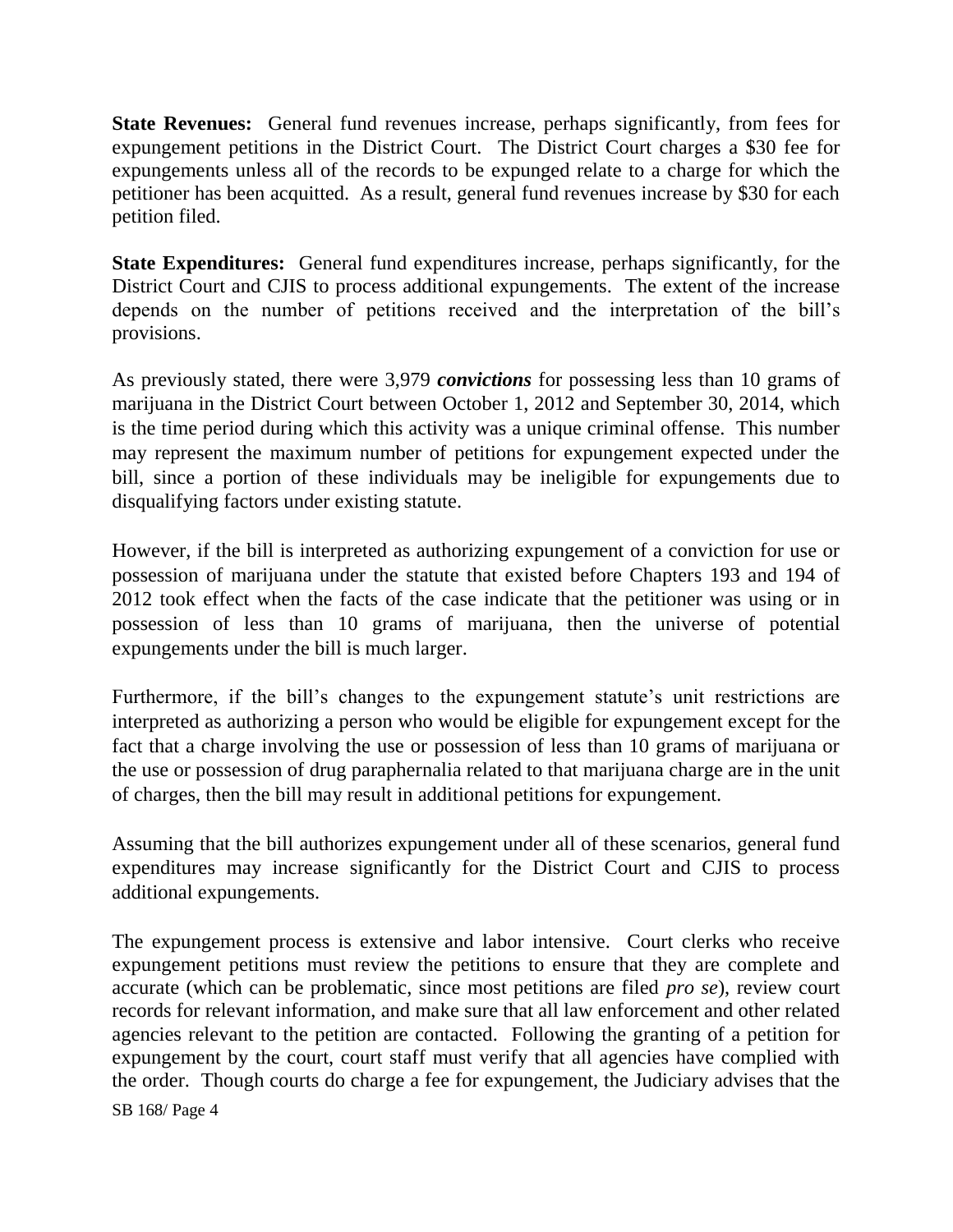fee does not cover the amount of labor and expense involved with processing a petition for expungement. The Judiciary advises that the bill has the potential to have a significant fiscal and operational effect on the District Court and requires additional personnel expenditures, the extent of which is unknown at this time.

CJIS advises that it needs to hire one additional expungement clerk for every additional 2,500 expungements generated by the bill. Several positions in the expungement unit at CJIS have been frozen or have remained vacant in recent years. The cost of hiring one additional expungement clerk in fiscal 2016 is \$39,721, which accounts for the bill's October 1, 2015 effective date and includes a salary, fringe benefits, one-time start-up costs, and ongoing operating expenses. Future year expenditures for one additional clerk total more than \$50,000. CJIS does not charge a fee for expungements.

**Local Revenues:** Given that it is likely that most of the cases affected by the bill were heard in the District Court, local revenues increase minimally from expungement fees in the circuit courts.

**Local Expenditures:** Local expenditures increase, perhaps significantly, for local law enforcement agencies to process expungement orders. The extent of this increase depends on the number of expungement orders in the jurisdiction and existing staffing levels.

Charles County advises that the bill has little or no fiscal impact on the county. Anne Arundel and Frederick counties advise that the bill has no fiscal impact on their jurisdictions.

Montgomery County Police Department estimates that it needs two additional police aide positions to comply with the bill's provisions, at an annual cost of approximately \$160,000.

The State's Attorneys' Association advises that the impact of the bill on prosecutors is unknown at this time.

# **Additional Information**

**Prior Introductions:** None.

**Cross File:** HB 374 (Delegate A. Miller, *et al.*) - Judiciary.

**Information Source(s):** Anne Arundel, Charles, Frederick, and Montgomery counties; Judiciary (Administrative Office of the Courts); Department of State Police; Department

SB 168/ Page 5